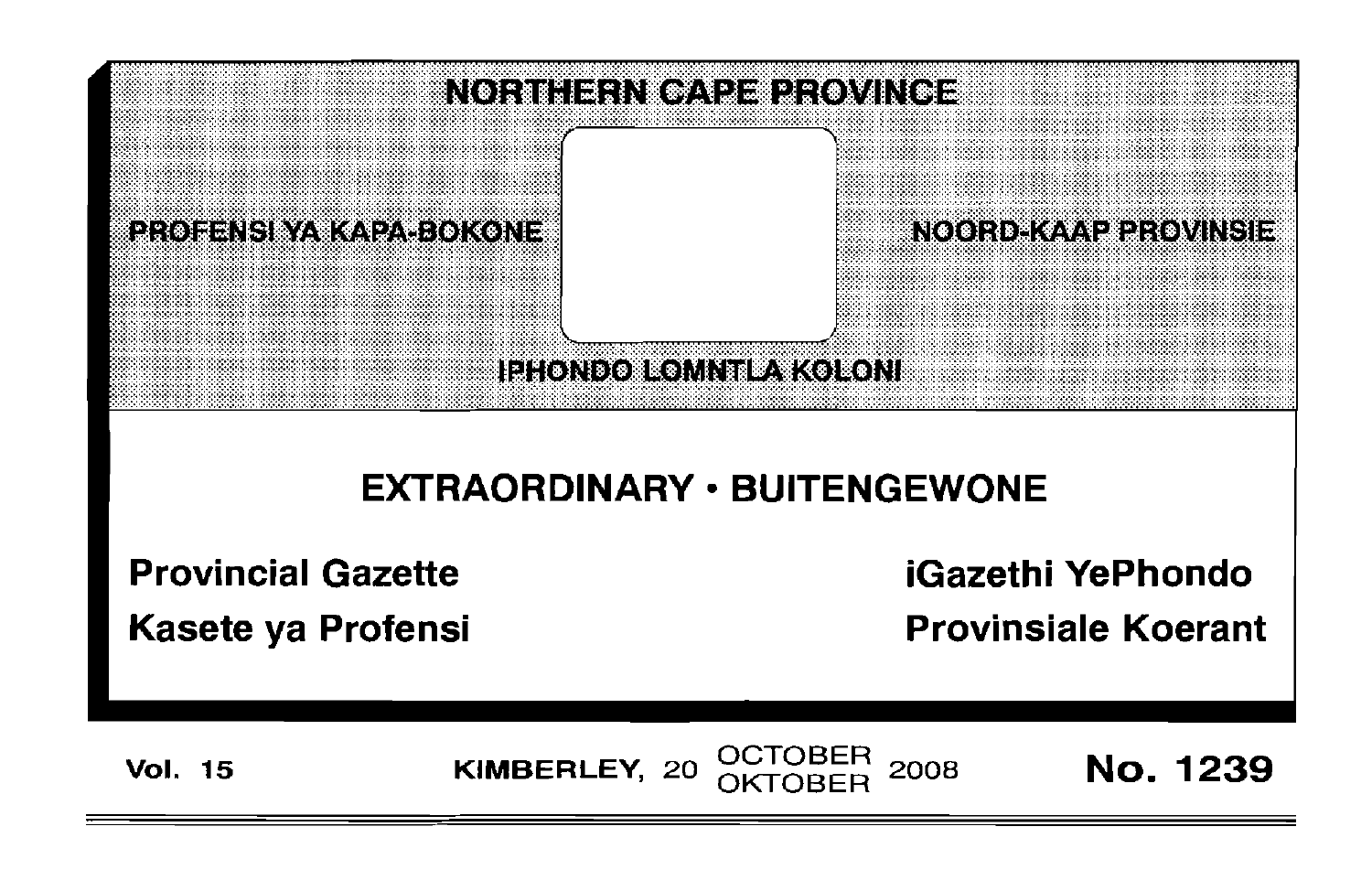|     | <b>CONTENTS • INHOUD</b> |             |                |
|-----|--------------------------|-------------|----------------|
| No. |                          | Page<br>No. | Gazette<br>No. |
|     | <b>GENERAL NOTICE</b>    |             |                |
| 88  |                          | з           | 1239           |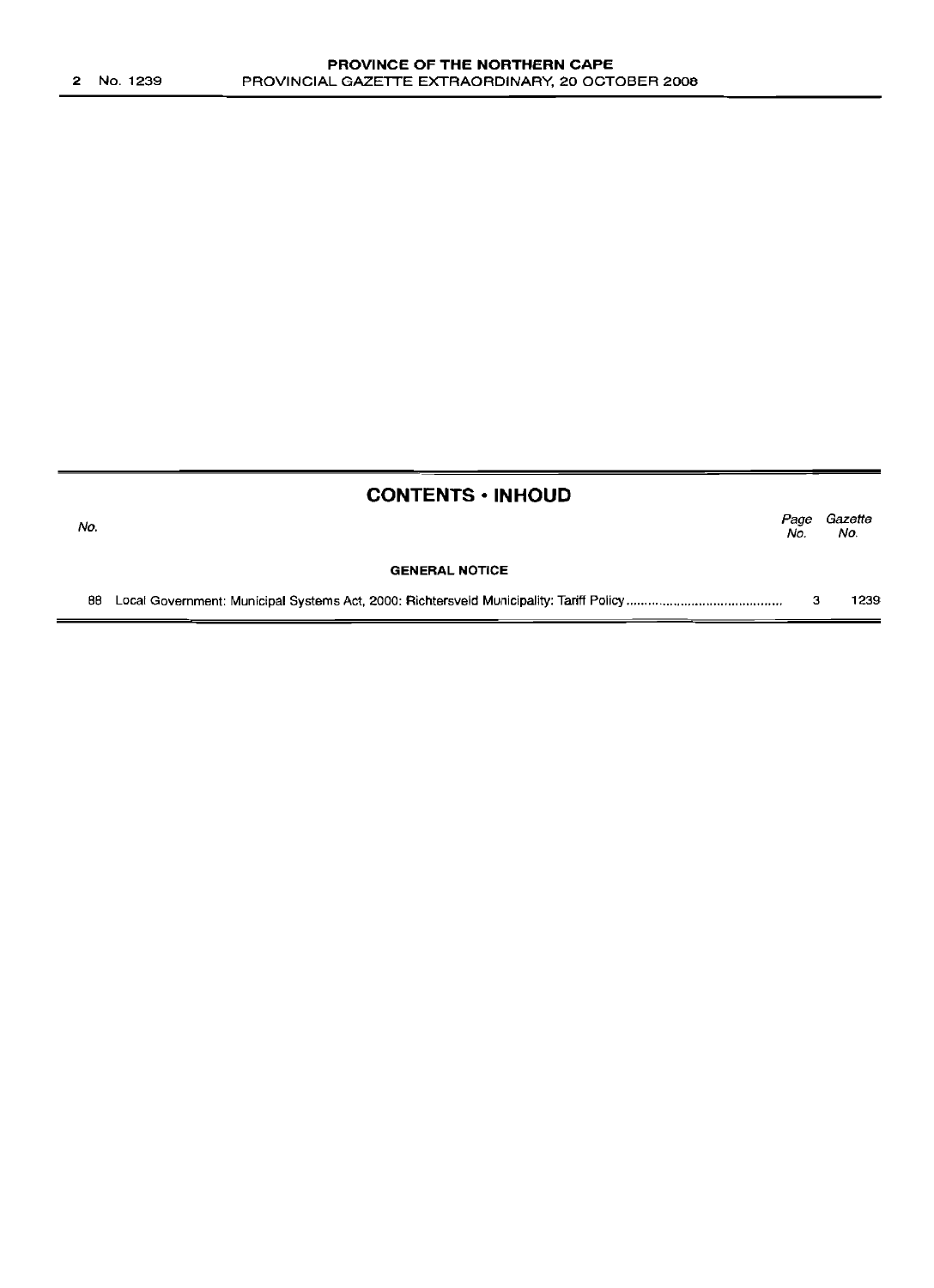# **GENERAL NOTICE**

# **NOTICE 88 OF 2008**

Gen 88/2008

# **RICHTERSVELD MUNICIPALITY**

#### **TARIFF POLICY**

#### **PART** 1: **GENERAL INTRODUCTION AND OBJECTIVE**

A tariff policy must be compiled, adopted and implemented in terms of Section 74 of the Local Government: Municipal Systems Act 2000, such policy to cover, among other things, the levying of fees for municipal services provided by the municipality itself or by way of service delivery agreements

The tariffs policy has been compiled taking into account, where applicable, the quidelines set out in Section 74 (see part 9 of this policy).

In setting its annual tariffs the council shall at all times take due cognisance of the tariffs applicable elsewhere in the economic region, and of the impact which its own tariffs may have on local economic development.

## **PART 2: GENERAL PRINCIPALES**

Service tariffs imposed by the local municipality shall be viewed as user charges and shall not be viewed as taxes, and therefore the ability of the relevant consumer or user of the services to which such tariffs relate, shall not be considered as a relevant criterion (except in case of the indigent relief measures approved by the municipality from time to time).

The municipality shall ensure that its tariffs are uniformly and fairly applied throughout the municipal region.

Tariffs for the four major services rendered by the municipality, namely:

- electricity
- water
- sewerage (waste water)
- refuse removal (solid waste).

Shall as far as possible recover the expenses associated with the rendering of each service concerned. The tariff, which a particular consumer or user pays shall therefore be directly related to the standard of service, received and the quantity of the particular service used or consumed.

The municipality shall, as far as circumstances reasonably permit, ensure that the tariffs levied in respect of the foregoing services further generate an operating surplus each financial year of 10% or such lesser percentage as the council of the municipality may determine at the time that the annual operating budget is approved. Such surpluses shall be applied in relief of property rates and for the partial financing of general services or for the future capital expansion of the service concerned, or both. The modesty of such surplus shall prevent the service tariffs concerned from being viewed as concealed taxes.

The municipality shall develop, approve and at least annually review an indigent support programme for the municipal area. This programme shall set out clearly the municipality's cost recovery policy in respect of the tariffs, which it levies on registered indigents, and the implications of such policy for the tariffs, which it imposes on other users and consumers in the municipal region.

In line with the principles embodied in the Constitution and in other legislation pertaining to local government, the municipality may differentiate between different categories of users and consumers in regard to the tariffs which it levies. Such differentiation shall, however, at all times be reasonable, and shall be fully disclosed in each annul budqet.

The municipality's tariff policy shall e transparent, and the extent to which there is cross-subsidisation between categories of consumers or users shall be evident to all consumers or users of the service in question.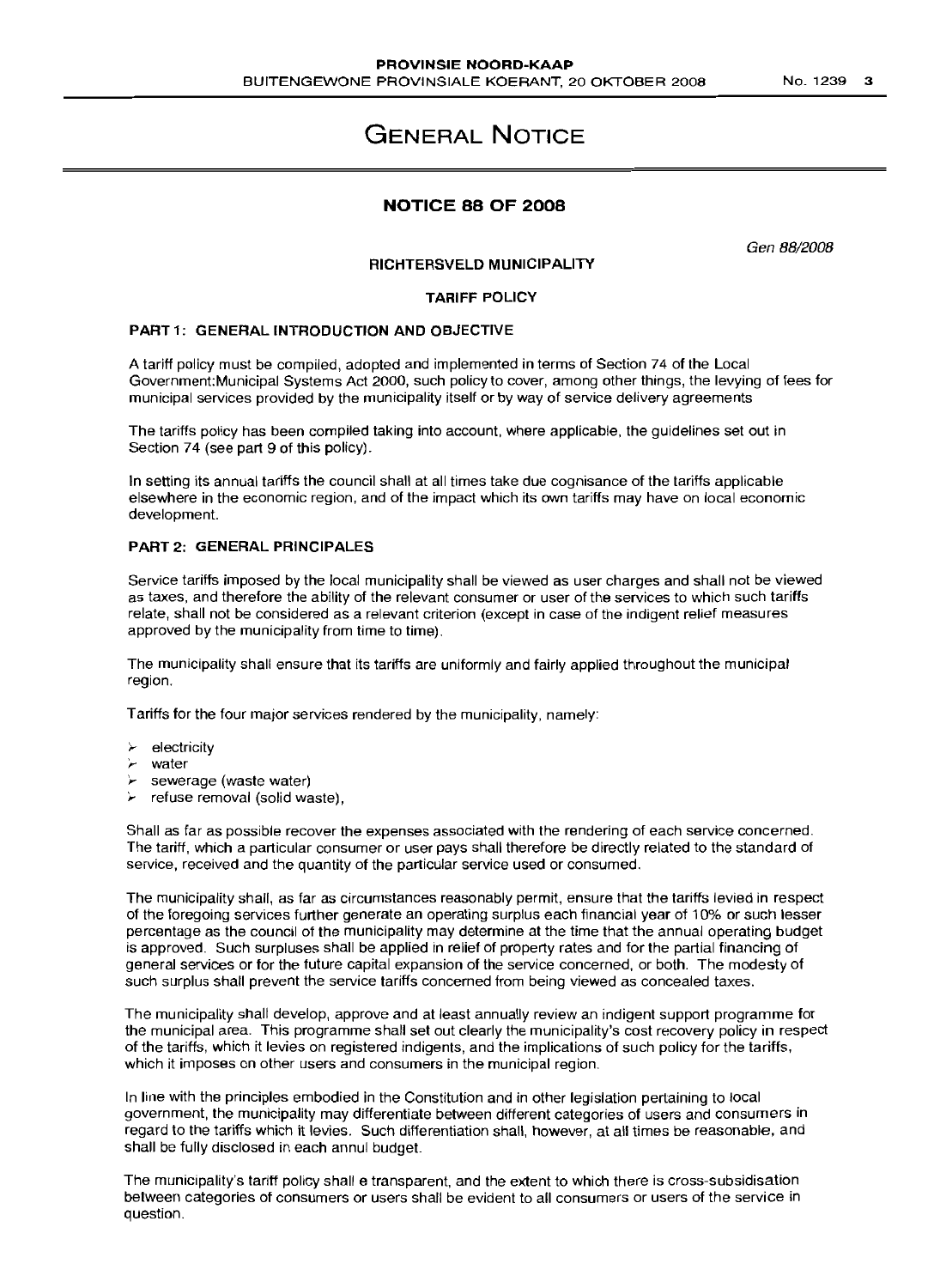The municipality further undertakes to ensure that its tariffs shall be easily explainable and understood by all consumers and users affected by the tariff policy concerned.

The municipality also undertakes to render its services cost effectively in order to ensure the best possible cost of service delivery.

In the case of directly measurable services, namely electricity and water, the municipality shall properly meter the consumption of such services, and meters shall be read, wherever circumstances reasonably permit, on a monthly basis. The charges levied on consumers shall be proportionate to the quantity of the service, which they consume.

In addition, the municipality shall levy monthly availability charges for the services concerned, and these charges shall be fixed for each type of property as determined in accordance with the detailed policies set out below. Generally, consumers of water and electricity shall therefore pay two charges: one, relatively minor, which is unrelated to the volume of consumption and levied because of the availability of the service concerned; and another directly related to the consumption of the service in question.

In considering the costing of its water, electricity and sewerage services, the municipality shall take due cognisance of the high capital cost of establishing and expanding such services, and of the resultant high fixed costs, as opposed to variable costs of operating these services. The municipality therefore undertakes to plan the management and expansion of the services carefully in order to ensure that both current and reasonably expected future demands are adequately catered for, and that demand levels which fluctuate significantly over shorter periods are also met. This may mean that the services operate at less than full capacity at various periods, and the costs of such surplus capacity must also be covered in the tariffs, which are annually levied.

In adopting what is fundamentally a two-part tariff structure, namely a fixed availability charge coupled with a charge based on consumption, the municipality believes that it is properly attending to the demands which both future expansion and variable demand cycles and other fluctuations will make on service delivery.

It is therefore accepted that part of the municipality's tariff policy for electricity services will be to ensure that those consumers who are mainly responsible for peak demand, and therefore for the incurring by the municipality of the associated demand charges from Eskom, will have to bear the costs associated with these charges. To this end the municipality shall therefore install demand meters to measure the maximum demand of such consumers during certain periods. Such consumers shall therefore pay the relevant demand charge as well as a service charge directly related to their actual consumption of electricity during the relevant metering period.

# PART 3: CALCULATION OF TARIFFS FOR MAJOR SERVICES

In order to determine the tariffs, which must be charged for the supply of the four major services, the municipality shall identify all the costs of operation of the undertakings concerned, including specifically the following:

- $\triangleright$  Cost of bulk purchases in the case of water and electricity.
- Distribution costs.
- Distribution losses in the case of electricity and water.
- $\triangleright$  Depreciation expenses.
- $\triangleright$  Maintenance of infrastructure and other fixed assets.
- $\triangleright$  Administration and service costs, including:
- service charges levied by other departments such as finance, human resources and legal services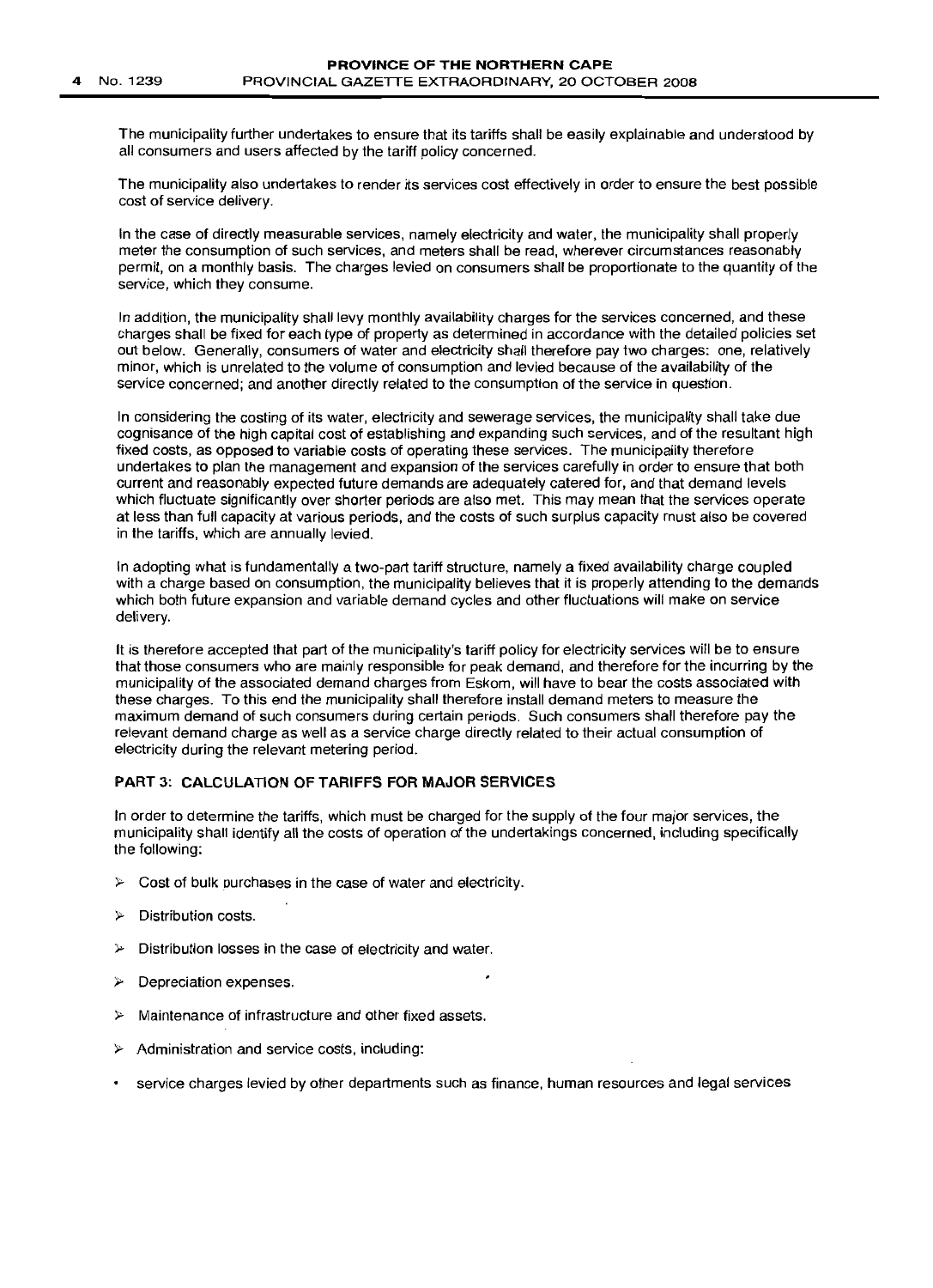- reasonable general overheads, such as the costs associated with the office of the municipal manager;
- adequate contributions to the provisions for bad debts and obsolescence of stock;
- all other ordinary operating expenses associated with the service concerned including, in the case of the electricity service, the cost of providing street lighting in the municipal area (note: the costs of the democratic process in the municipality - that is, all expenses associated with the political structures of the municipality – shall form part of the expenses to be financed from property rates and general revenues, and shall not be included in the costing of the major services of the municipality).
- The intended surplus to be generated for the financial year, such surplus to be applied: \*as an appropriation to capital reserves; and/or \*generally in relief of rates and general services.
- $\blacktriangleright$  The cost of approved indigent relief measures.

The municipality shall provide the first 50kWh of electricity per month and the first 6 kl of water per month free of charge to consumers who have registered as indigents in terms of the municipality's indigent relief programme. The municipality shall further consider relief in respect of tariffs for sewerage and refuse removal for such registered indigents to the extent that the council deems such relief affordable in terms of each annual budget, but on the understanding that such relief shall not be less than a discount of 50% on the monthly amount billed for the service concerned.

Because water is a scarce national resource, and this municipality is committed to the prudent conservation of such resources, the tariff levied for domestic consumption of water shall escalate according to the volume of water consumed. The tariff for domestic consumption shall be based on monthly consumption of up to 6 kl (for non-indigents), more than 6 kl but not more than 15 kl, more than 15 kl but not more than 25 kl, more than 25 kl but not more than 40 kl, and more than 40 kl. Tariffs for non-domestic consumption shall be based on a single charge per kl consumed, irrespective of the volume of consumption concerned.

Tariffs for pre-paid meters shall be the same as the ordinary consumption tariffs levied on the category of consumer concerned, but no availability charge shall be levied on properties where pre-paid meters have been installed. This distinction is made in recognition of the financial advantages which pre-paid metering entails for the services in question.

# **PART** 4: ELECTRICITY

The various categories of electricity consumers, as set out below, shall be charged at the applicable tariffs, as approved by the council in each annual budget.

Tariff adjustments shall be effective from 1 July each year or as soon as possible thereafter.

Categories of consumption and charges shall be as follows:

- With the single exception of registered indigents, all electricity consumers shall be billed for their electricity consumption at the tariff applicable to the category in which the particular consumer falls.
- The tariff for domestic consumption of electricity shall not exceed 75% per kWh of the tariff applicable to other consumers. All other consumer, including businesses, industries and institutional consumers, shall pay the same tariff per kWh.
- All domestic electricity consumers of the municipality who are registered, as indigents with the municipality shall receive free the first 50kWh (fifty) of electricity consumed per month.
- All domestic electricity consumers other than registered indigents and consumers using prepaid meters per month shall additionally be billed a basic charge per meter installed.
- All commercial, industrial and other non-domestic properties shall additionally be billed a monthly basic charge per meter installed and, where applicable, a demand charge appropriate to their respective levels of consumption.
- The local municipality's departmental electricity consumption shall be charged at cost.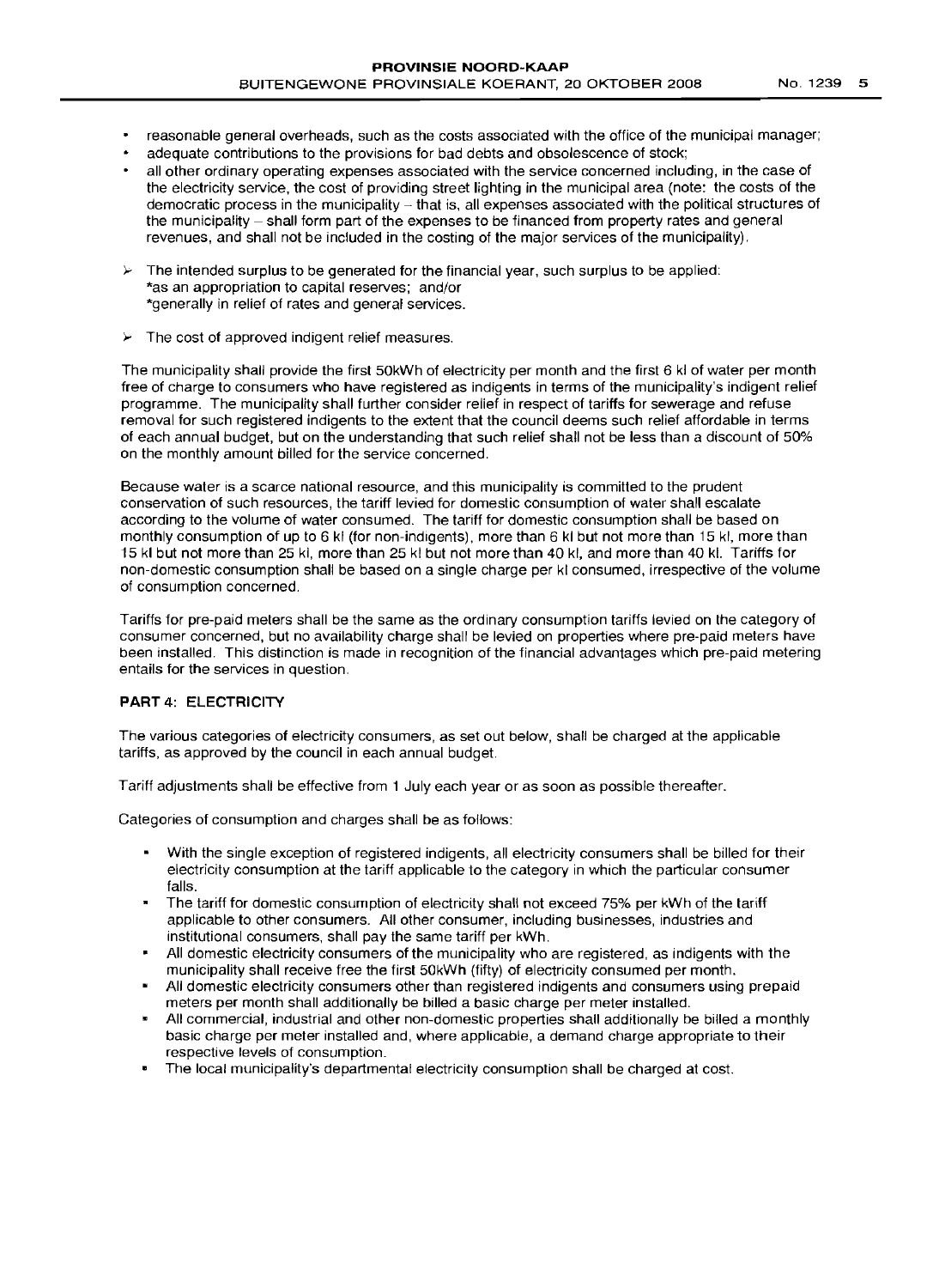### **PART** 5: WATER

The categories of water consumers as set out below shall be charged at the applicable tariffs, as approved by the council in each annual budget.

Tariff adjustments shall be effective from 1 July each year.

Categories of consumption and charges shall be:

- All domestic water consumers registered as indigents with the municipality shall receive free the first 6 (six) kl of water consumed per month. Thereafter a stepped tariff per kl as determined by the council from time to time shall be applicable on metered water consumption, as set out in Part 3 of this policy.
- All other domestic consumers shall be charged for actual water consumption at a stepped tariff per kl as determined by the council from time to time, and as set out in Part 3 of this policy.
- The tariff applicable to domestic consumption of water shall not exceed 75% per kl of the tariff applicable to other consumers. All other consumers, including businesses, industries and institutional consumers, shall pay the same single tariff per kl, irrespective of the volume of water consumed.
- A basic charge per water meter, as determined by the council from time to time, shall be charged on all water consumers, expect registered indigents and consumers using prepaid meters.
- The local municipality's departmental water consumption shall be charged at cost

#### PART 6: REFUSE REMOVAL

The categories of refuse removal users, as set out below shall be charged at the applicable tariffs, as approved by the council in each annual budget.

Tariff adjustments shall be effective from 1 July each year.

A separate fixed monthly refuse removal charge shall apply to each of the following categories of users, based on the costs of the service concerned:

- Domestic and other users (once weekly removal)
- Business and other users (twice weekly removal)
- Business and other users (thrice weekly removal)
- $\mathbf{m}$ Business and other (bulk consumers).

Registered indigents may receive such discount on this charge as the council deems affordable when approving each annual budget, but on the understanding that such discount shall not be less than 50% of the monthly amount billed as a refuse removal charge.

A fixed monthly charge shall be charged to the local municipality's departments equal to the lowest (domestic) tariff.

## PART 7: SEWERAGE

The categories of sewerage users as set out below shall be charged per month at the applicable tariff as approved by the council in each annual budget.

Tariff adjustments will be effective from 1 July each year.

Categories of usage and charges shall be: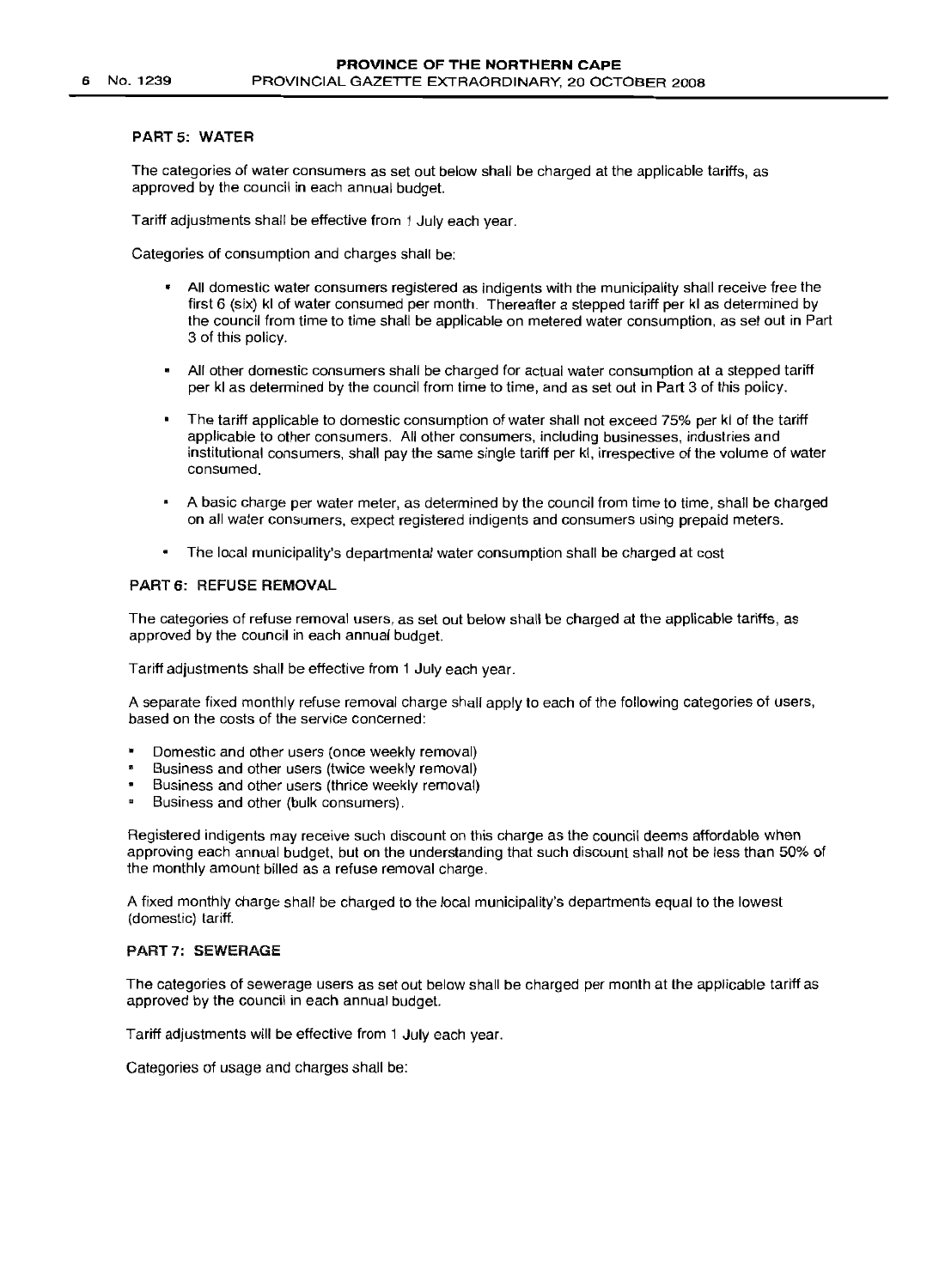- A basic (availability) charge per month shall be charged for undeveloped erven, irrespective of their permitted or intended use.
- A fixed monthly charge based on the costs of the service shall be charged for bucket removal for domestic users. Registered indigents may receive such discount on this charge as the council deems affordable when approvinq each annual budget, but on the understanding that such discount shall not be less than 50% of the monthly amount billed for this service.
- A fixed monthly charge based on the costs of the service shall be charge for domestic users. Registered indigents may receive such discount on this charge as the council deems affordable when approvinq each annual budget, but on the understanding that such discount shall not be less than 50% of the monthly charge billed for this service.
- A fixed monthly charge based on the costs of the service per sewer point/toilet shall be charged to all businesses, industries and institutional users.
- A fixed monthly charge per sewer point/toilet shall be charged to the local municipality's departments equal to the lowest (domestic) tariff.
- An effluent fee shall further be payable by factories and other industrial users where the wastewater emanating from such users requires special purification measures by the municipality. Such fees shall be based on the toxic content of the wastewater concerned and the costs of the purification

# **PART 8: MINOR TARIFFS**

All minor tariffs shall be standardized within the municipal region.

All minor tariffs shall be approved by the council in each annual budget, and shall, when deemed appropriate by the council, be subsidized by property rates and general revenues, particularly when the tariffs will prove uneconomical when charged to cover the cost of the service concerned, or when the cost cannot accurately be determined, or when the tariff is designed purely to regulate rather than finance the use of the particular service or amenity.

All minor tariffs over which the municipality has full control, and which are not directly related to the cost of a particular service, shall annually be adjusted at least in line with the prevailing consumer price index, unless there are compelling reasons why such adjustment should not e effected.

The following services shall be considered as subsidized services, and the tariffs levied shall cover 50% or as near as possible to 50% of the annual operating expenses budgeted for the service concerned:

- burials and cemeteries
- \* rentals for the use of municipal sports facilities

The following services shall be considered as community services, and no tariffs shall be levied for their use:

- municipal museum and art gallery
- $\mathbf{r}$ disposal of garden refuse at the municipal tip site
- municipal reference library
- municipal lending library (except for fines set out below)
- $\mathbf{R}$ municipal botanical garden, and all other parks and open spaces.

The following services shall be considered as economic services, and the tariffs levied shall cover 100% or as near as possible to 100% of the budqeted annual operating expenses of the service concerned:

- maintenance of graves and garden of remembrance (cremations)
- \* housing rentals
- rentals for the use of municipal halls and other premises (subject to the proviso set out below)
- **building plan fees**
- sales of plastic refuse bags
- **s** sales of refuse bins
- cleaning of stands
- electricity, water, sewerage: new connexion fees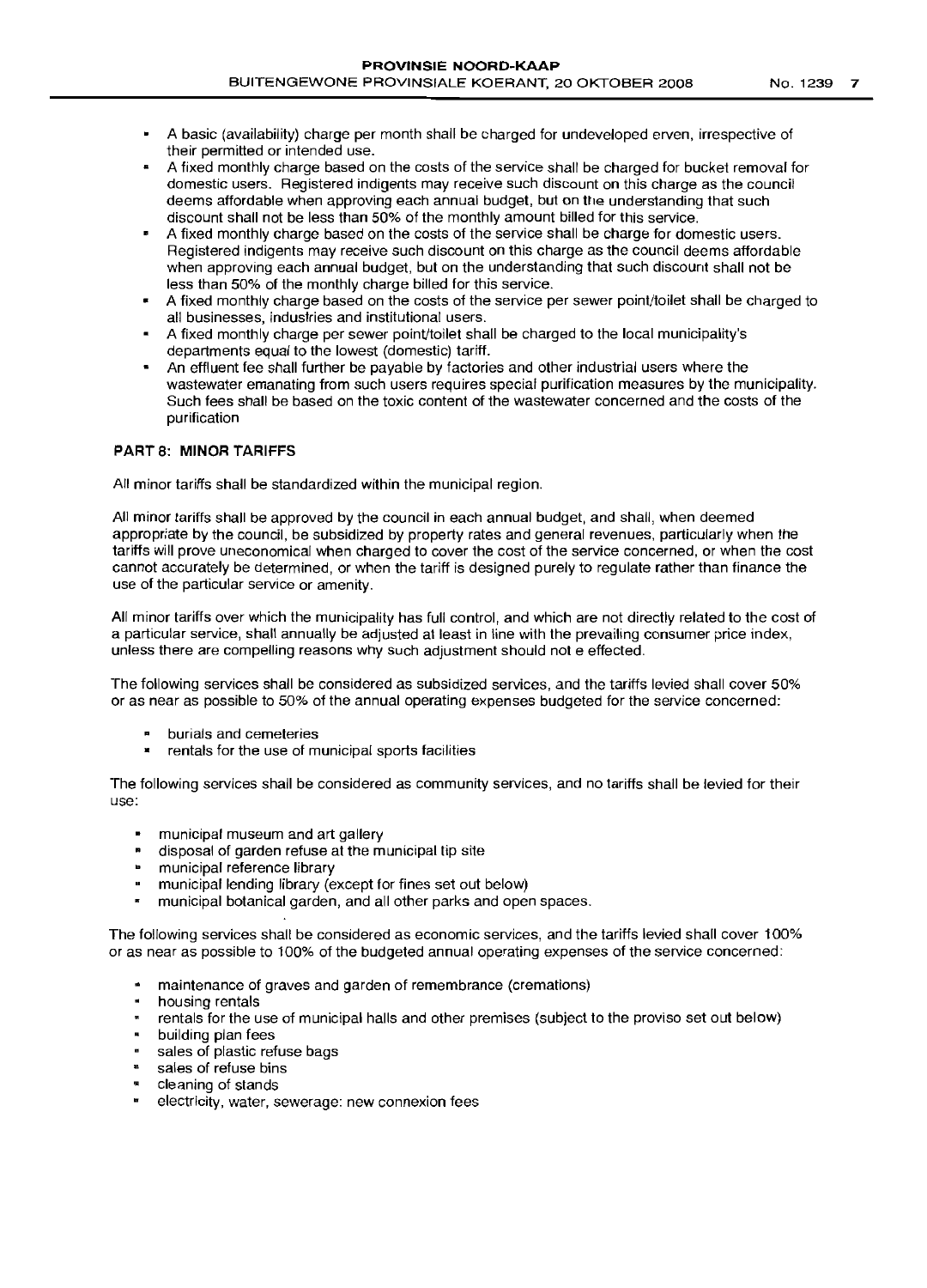- sales of livestock and plants
- photostat copies and fees
- clearance certificates.
- caravan park and chalets

The following charges and tariffs shall be considered as regulatory or punitive, and shall be determined as appropriate in each annual budget:

- fines for lost or overdue library books
- advertising sign fees
- pound fees
- electricity, water: disconnection and reconnection fees
- penalty and other charges imposed in terms of the approved policy on credit control and debt collection
- penalty charges for the submission of dishonoured, stale, post-dated or otherwise unacceptable cheques.

Market-related rentals shall be levied for the lease of municipal properties.

In the case of rentals for the use of municipal halls and premises, if the municipal manager is satisfied that the halls or premises are required for non-profit making purposes and for the provision of a service to the community, the municipal manger may waive 50% of the applicable rental.

The municipal manager shall determine whether an indemnity or guarantee must in each instance be lodged for the rental of municipal hall, premises and sports fields, and in so determining shall be guided by the likelihood of the municipality's sustaining damages as a result of the use of the facilities concerned.

#### PART 9: ANNEXURE: LEGAL REQUIREMENTS

#### SECTION 1: WATER SERVICES ACT NO. 108 OF 1997

# SECTION 10: NORMS AND STANDARDS FOR TARIFFS

A municipality, in its capacity as a water services institution, must apply a tariff for water services which is not substantially different from any norms and standards which the Minister of Water Affairs and Forestry, with the concurrence of the Minister of Finance, has prescribed in terms of the present Act.

# SECTION 21: BY-LAW

A municipality, in its capacity as water services authority, must make by-laws which contain conditions for the provision of water services, and which provide for at least the following (inter-alia):

- the standard of the services;
- the technical conditions of supply, including quality standards, units or standards of measurement, the verification of meters, acceptable limits of error and procedures for the arbitration of disputes relating to the measurement of water services provided;
- the determination and structure of tariffs in accordance with Section 10 of the present Act.

If the municipality, in its capacity as water services authority, has imposed conditions under which water services are provided, such conditions must be accessible to consumers and potential consumers.

If the municipality, in its capacity as water services authority, provides water for industrial use, or control a system through which industrial effluent is disposed of, it must make by-laws providing for at least the following:

- the standards of the service;
- the technical conditions of provision and disposal;